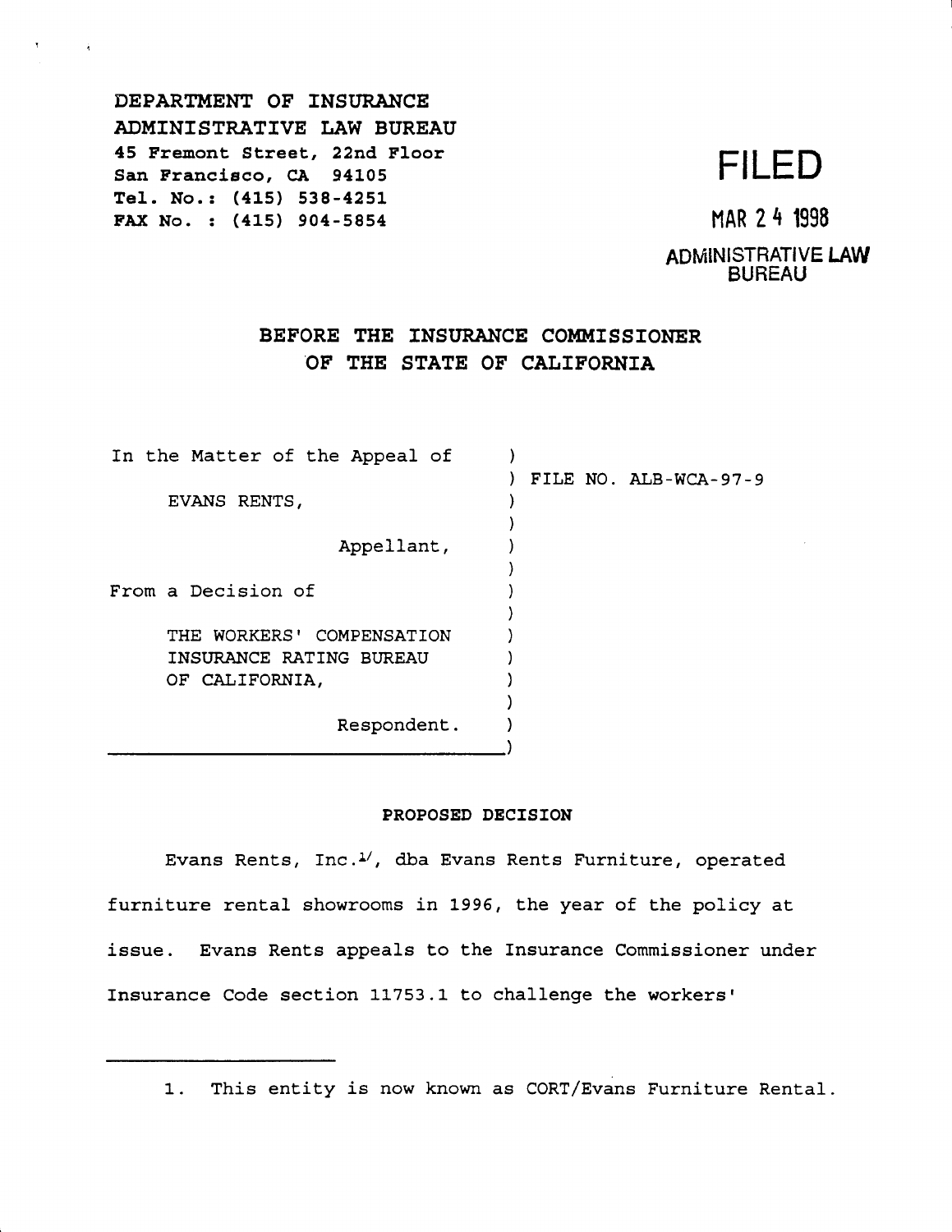compensation insurance rating classification assigned to its district managers, showroom managers, and assistant showroom managers by the Zenith Insurance Company, and confirmed by the Workers' Compensation Insurance Rating Bureau (Rating Bureau) *.v*  The insurer uses the standard classification system of the Rating Bureau and has not filed for any deviation.

A live evidentiary hearing in this matter was waived in writing on December 4, 1997, by CORT Business Services Vice-President for Human Resources and Risk Management, Victoria Stiles. Ms. Stiles initiated these proceedings by appealing to the Insurance Commissioner on or about June 2, 1997. The case was assigned to Andrea L. Biren, Administrative Law Judge for the Department of Insurance on October 7, 1997. The Bates-stamped documents in the Rating Bureau file, as well as the documents supplied by CORT Business Services, its insurer, Zenith Insurance Company, and its insurance broker, Johnson & Higgins, comprise the record evidence in this matter. $3'$  The Rating Bureau,

<sup>2.</sup> The Rating Bureau is a rating organization licensed in accordance with the provisions of the California Insurance Code. (Ins. Code, div. 2, pt. 3, ch. 3, art. 3, § 11750, et seq.)

<sup>3.</sup> The Rating Bureau file documents shall be denoted as "Exh." followed by the Bates-stamp number(s). Other documents shall be denoted as "Exh." and a capital letter - these are attached to this proposed decision.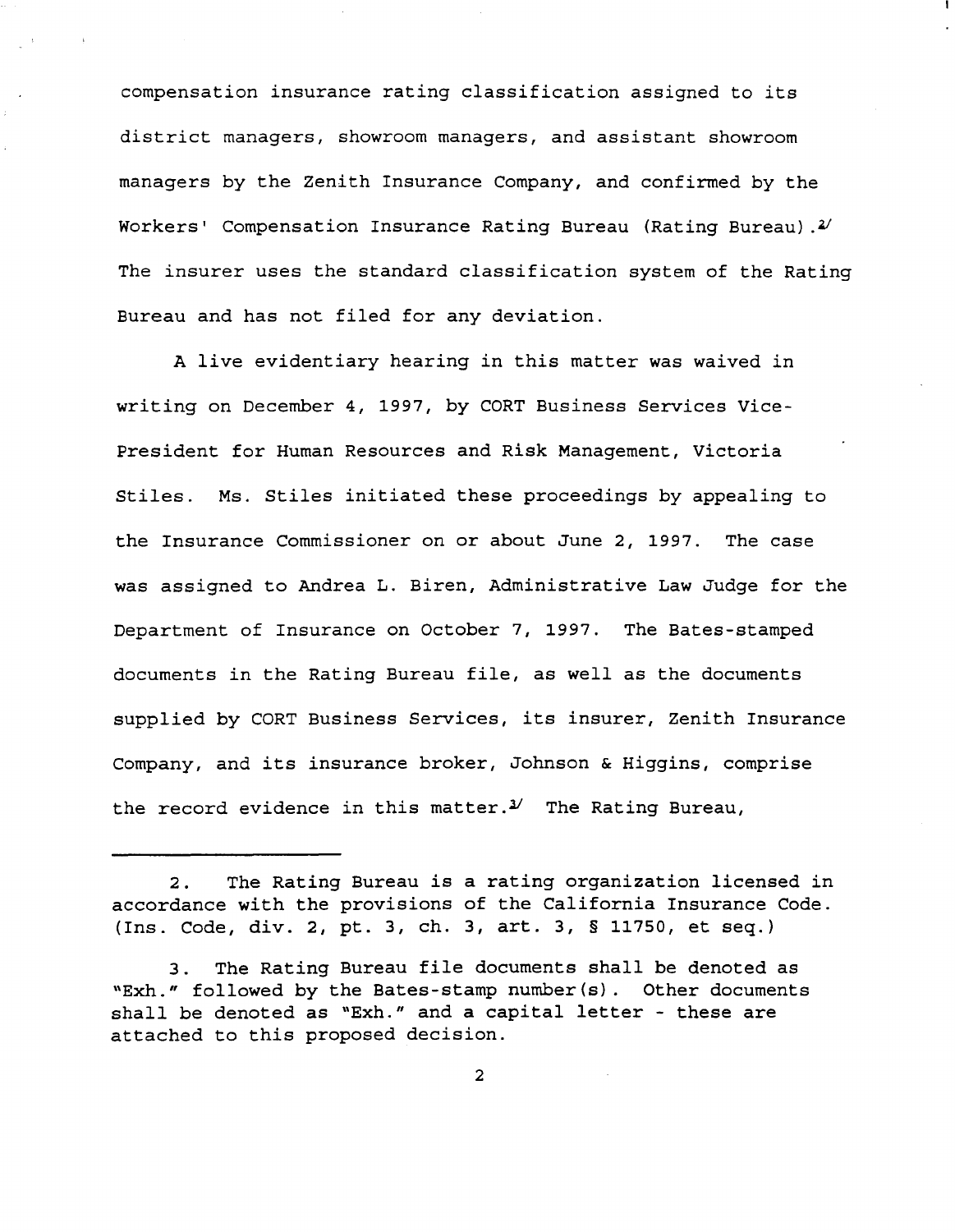represented by E. Lynn Malchow of Frye & Malchow, filed a letter brief on January 22, 1998. No reply brief was filed by the due date of February 6, 1998. The record closed and the case was submitted for decision on February 6, 1998.

#### **SUMMARY**

This appeal concerns the classification of Evans Rents' managerial employees under the California Workers' Compensation Uniform Statistical Reporting Plan (Plan)<sup>1</sup>. The sole question presented is whether the Rating Bureau properly assigned Evans Rents' district managers, showroom managers, and assistant showroom managers to classification 8015, "Stores - Furniture wholesale or retail."

Evans Rents contends these managerial employees should be classified as clerical office employees under Plan, Part 3, Section II, paragraph 4(a) or as outside salespersons under paragraph 4(b) because their work does not entail the risk associated with the work of other furniture store employees.

<sup>4.</sup> Evans Rents' appeal concerns its workers' compensation insurance policy effective February 1, 1996, and canceled December 31, 1996. The January 1, 1996, version of the Plan applies to the issues here presented and all references to the Plan are to that version. The Plan constitutes part of the California Insurance Commissioner's regulations, at title 10, California Code of Regulations, section 2354.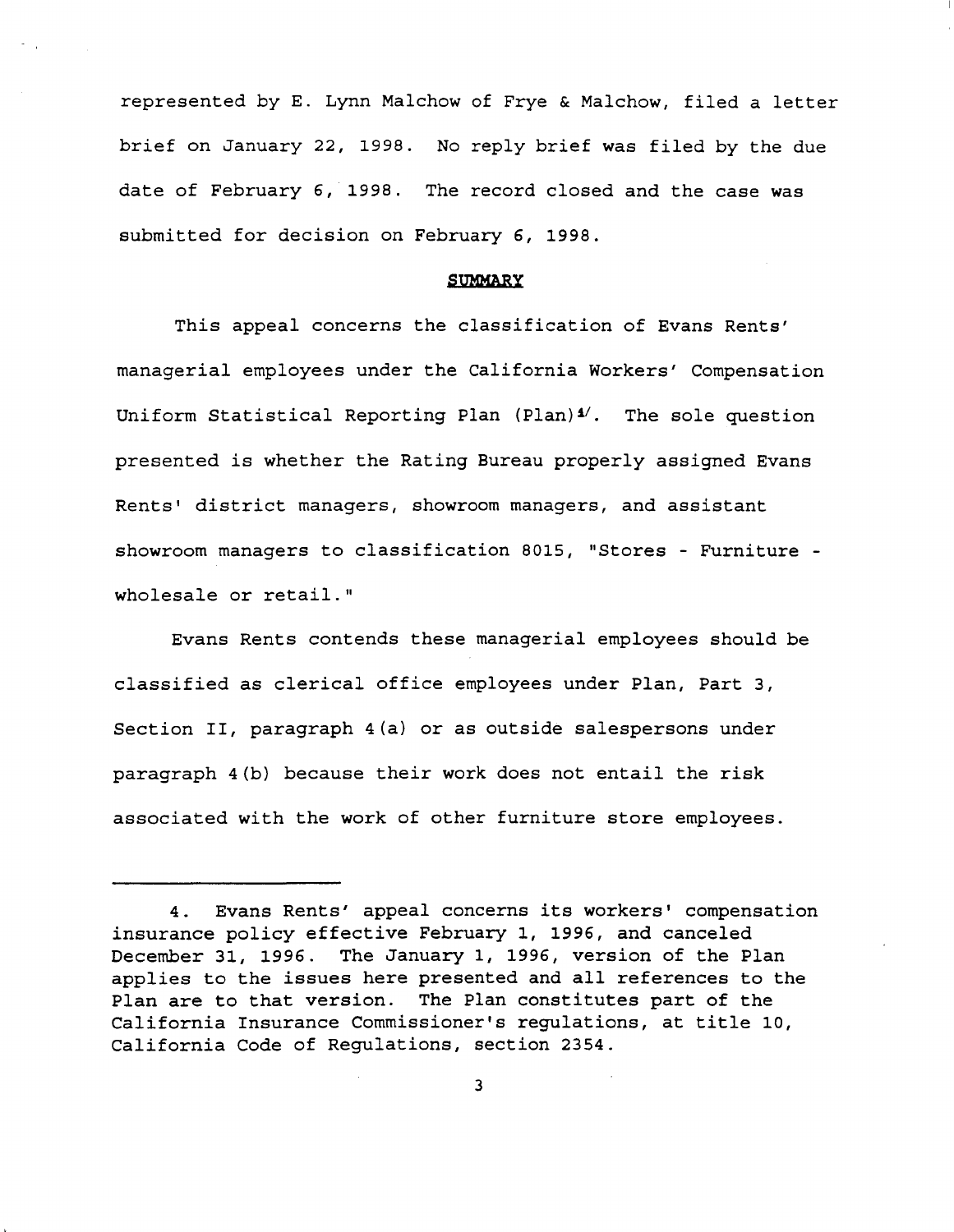We conclude that Evans Rents' district managers, showroom managers, and assistant showroom managers are properly assigned to classification 8015, "Stores - Furniture - wholesale or retail" because of the intentionally broad nature of that classification. Evans Rents' managerial employees do not qualify as clerical office employees or outside salespersons as defined by the Plan. We affirm the insurance company's classification decision and the Rating Bureau's confirmation thereof.

#### **FINDINGS OF FACT**

During the relevant policy period, Evans Rents (the Appellant) employed district managers, showroom managers, and assistant showroom managers in two warehouses and seventeen showrooms throughout California. (Exh. 002.) The Appellant rents household and office furniture through its showrooms. District managers are retained to oversee the operations of two or more showrooms. Their responsibilities include, but are not limited to, the management of showroom personnel, outside sales personnel, sales operations for the showroom, and a variety of other customer related matters. (Exh. 28.) These employees directly supervise showroom related personnel, with personnel related activities comprising approximately 55% of their duties,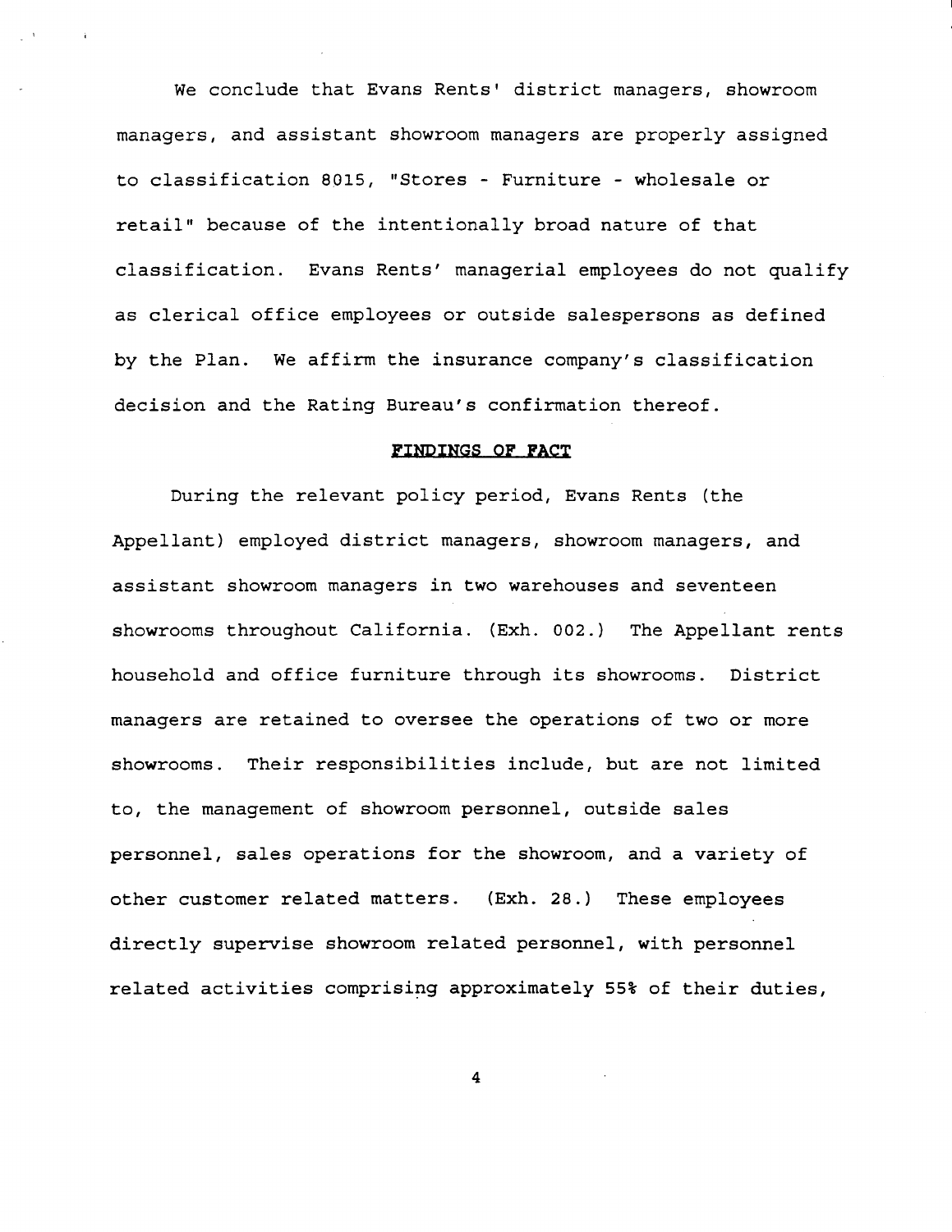and customer relations and general management composing the residual 45%. (Exh. 001; 28.)

Additionally, showroom managers and assistant showroom managers oversee the daily operations of the seventeen showrooms in California. These employees are responsible for the appearance of the showroom, assisting customers over the phone or in the showroom, taking orders and doing other paperwork. Customer interaction on the floor of the showroom with walk-in customers takes about 12% of a typical day. (Exh. 001; 30; 29.)

Other employees move the furniture as necessary from the warehouses to customers to fulfill orders. Additionally, there are 100 employees classified as clerical/administrative (Code 8810(1)) and 10 employees classified as outside sales (Code  $8742(1)$ . (Exh. 002.)

Initially, the workers compensation insurance policy at issue was written based on payroll estimates by classification provided by the insured and its broker. (Exh. A.) The estimates were based on placing district managers, showroom managers and assistant showroom managers in classification Codes 8810 (Clerical) and 8742 (Outside sales). (Exh. B.) On March 13, 1996, the insurance company received a Rating Bureau report based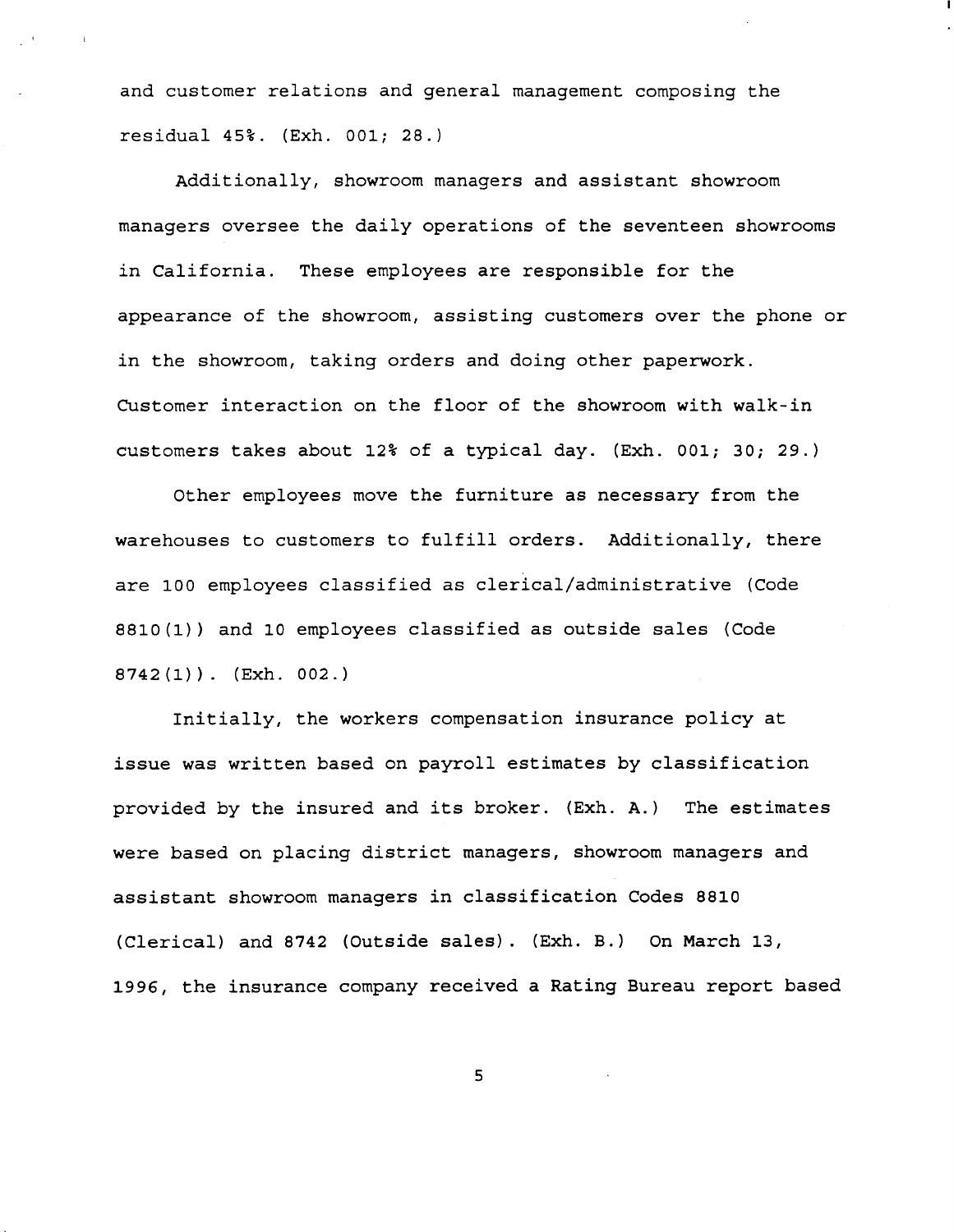on an August 2, 1995, inspection that assigned managers<sup> $/$ </sup>, to classification Code 8015 (Stores-Furniture.) (Exh. A.) On May 15, 1996, the insurance company then conducted a physical checking audit of the insured's payroll. (Exhs. A & D.) On July 25, 1996, an auditor from Zenith Insurance Company informed Human Resources at Evans Rents that, among other things, this recent physical audit of Evans Rents led Zenith to the conclusion that eight district Managers needed to be reclassified from 8810 (clerical) to 8015 (Stores-furniture) and that all showroom managers and assistant managers needed to be reclassified from 8742 (outside sales) to 8015 (Stores-furniture). (Exh. D.) By the same letter, Evans Rents was informed that this reclassification would affect premium, and of its right to: request reconsideration of the decision; pursue an appeal under Insurance Code section 11734; or contact the Rating Bureau ombudsman.

On October 24, 1996, Zenith requested that the Rating Bureau visit Evans Rents showrooms for the purpose of establishing the correct classification for showroom managers and assistant

<sup>5.</sup> It is clear in the Classification Inspection Report from the August 2, 1995, inspection that district managers were not separately considered. (Exh. C.)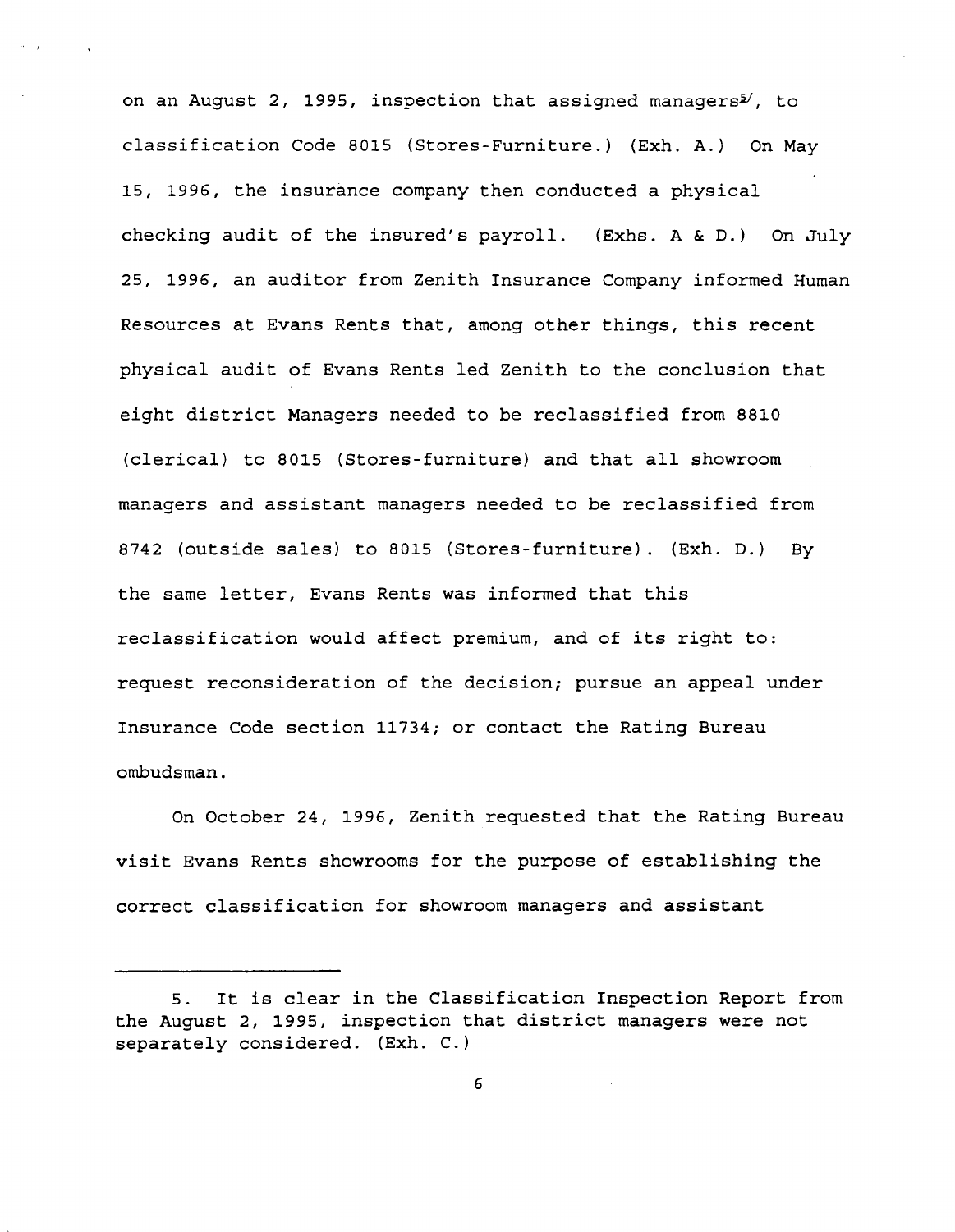managers. Job descriptions were included with this request. (Exh. 032-028.) On November 20, 1996, the Rating Bureau agreed to reinspect. (Exh. 33.) That reinspection took place on January 23, 1997, finding thirty-two employees in the manager positions.  $(Exhs.001-002.)$ 

Meanwhile, CORT/Evans Rents had canceled the policy effective 12/31/96. (Exh. H.)

Also on January 23, 1997, the Rating Bureau representative met with representatives of CORT/Evans Furniture Rental, Zenith, and CORT/Evans' insurance broker to explain its classification procedure with regard to managers. Essentially, he explained that the customer assistance in a showroom takes these employees outside the classification parameters for clerical office employees or outside salespersons, and their supervisors are perforce also outside those parameters. A February 5, 1997, letter from the Rating Bureau explaining the classification followed. (Exh. 35.)

On February 17, 1997, Evans Rents' broker sent Zenith its appeal of the classifications for the managers. (Exh. E.) The file also contains a June 11, 1997, letter from the broker to Zenith disputing the reclassification. (Exh. F.) This followed the June 2nd appeal to the Commissioner.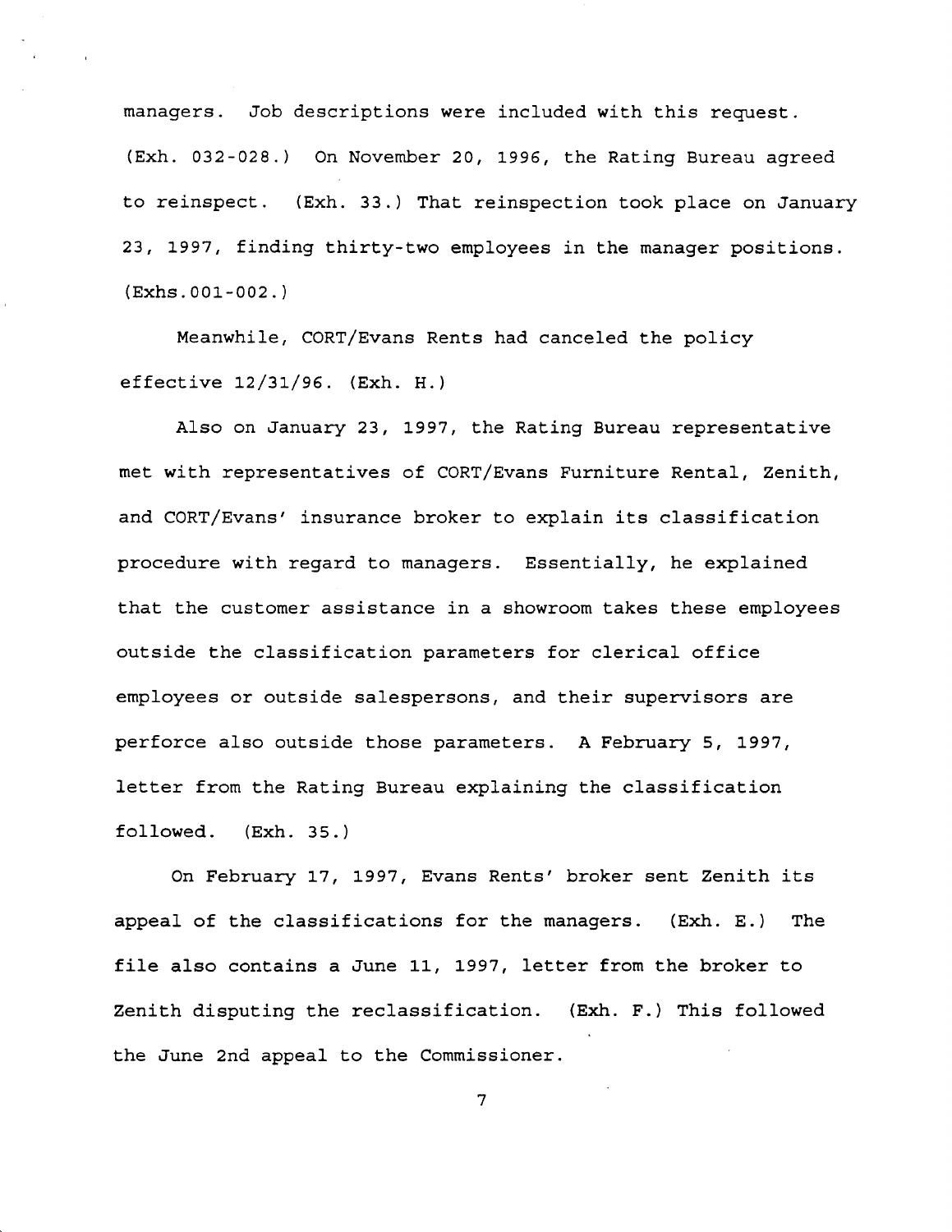The appeal to both the insurance company and the Commissioner is based on Evans Rents' contention that:

"While all of these individuals have some responsibility for the showroom and its appearance as well as some limited contact with customers, it does not warrant a rate of \$7.16 which is the Furniture Rental Warehouse classification, 8015. Note that this classification is so broad that it encompasses the drivers and employees who move/lift furniture." (Exhs. D and G.)

Further, in an October 30, 1997 letter, Evans Rents states:

"In 1995 when the Bureau visited two other California locations, it did not include managers in the higher rate. While we agree that these jobs may not fit perfectly into the 8810 or 8742 classifications, they certainly do not fit into the 8015 classification.. The 8015 classification includes driving, installing furniture, lifting and moving furniture; **we QQ** have employees that do this and they are properly classified into this category. Our managers, however, do not do these things. They are responsible for the management of the districts and showrooms; this includes: supervising employees, managing expenses, computer data entry, and preparation of financial reports. We feel strongly that these duties are much more closely aligned withe class codes 8810 and 8742 than 8015."

 $(Exh. I.)$ 

The insurance carrier and the Rating Bureau believe that Evans Rents was appropriately rated using the Rating Bureau classifications and regulations as interpreted by the Classification and Rating (C&R) Committee of the Rating Bureau and by the Commissioner. (Exh. G.)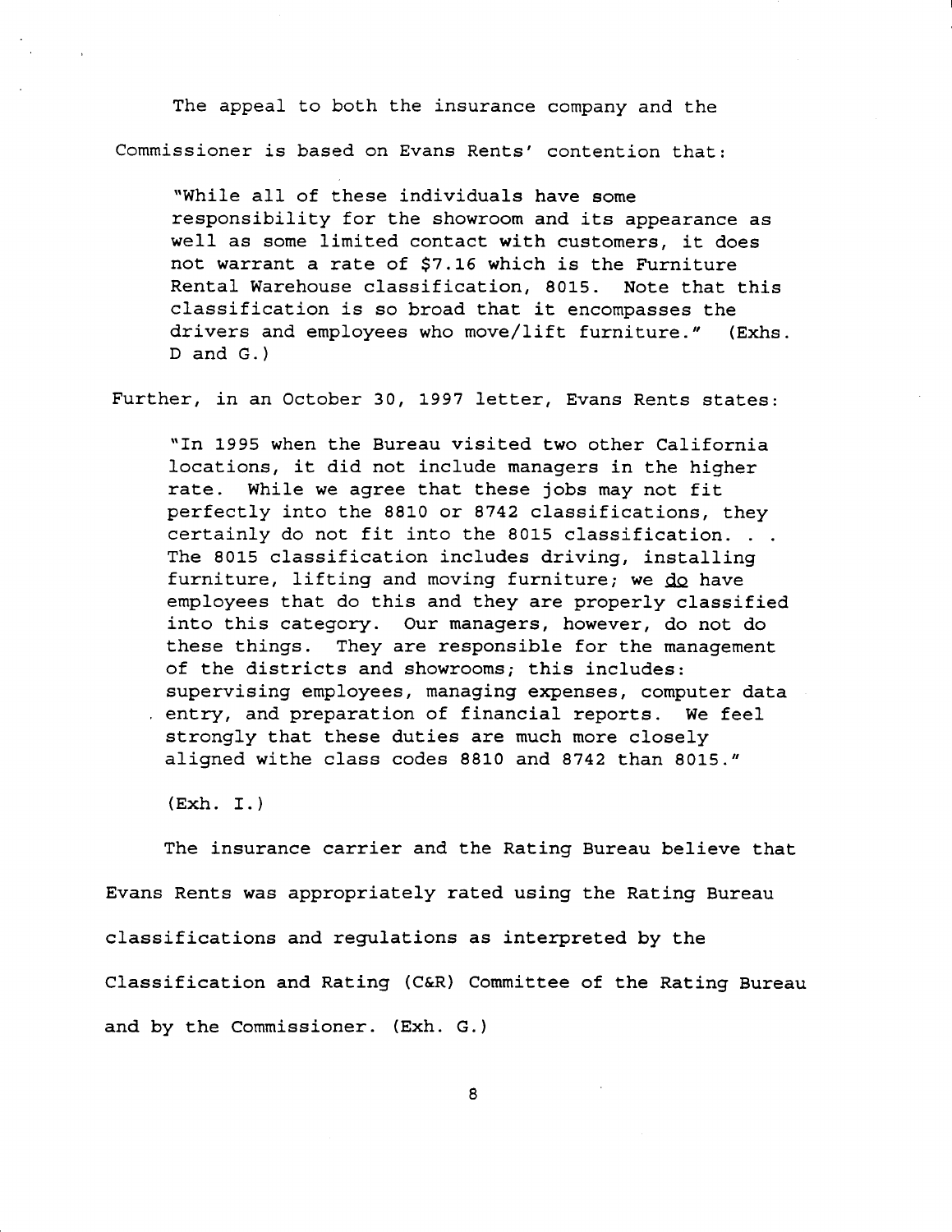## **The Insurance Commissioner's Regulations**

The Plan contains an extensive listing of rating classifications for various occupations, employments, industries and businesses. The "single enterprise rule," contained in Plan, Part 3, Section II, paragraph 2, requires, **with** certain exceptions, that all operations and employees of a business be assigned to the classification which most accurately describes the entire enterprise:

"If the employer's business, conducted at one or more locations, consists of a single operation or a number of separate operations which normally prevail in the business described by a single classification, the entire exposure of the business shall be assigned to that single classification. No division of payroll shall be permitted in respect to any other operation even though such operation may be specifically described by some other classification, unless the applicable classification phraseology or other provision specifically provides for such division of payroll. Division of payroll shall be made as provided hereinafter in respect to standard exceptions and general exclusions."

Plan Part 3, Section II, paragraph 4 designates two classes of employees, outside salespersons and clerical office employees, as standard exception employees. In other words, even in a single enterprise, payroll is divided when these types of employees are present. They are separately rated. To qualify for the clerical office employee exception, an employee must meet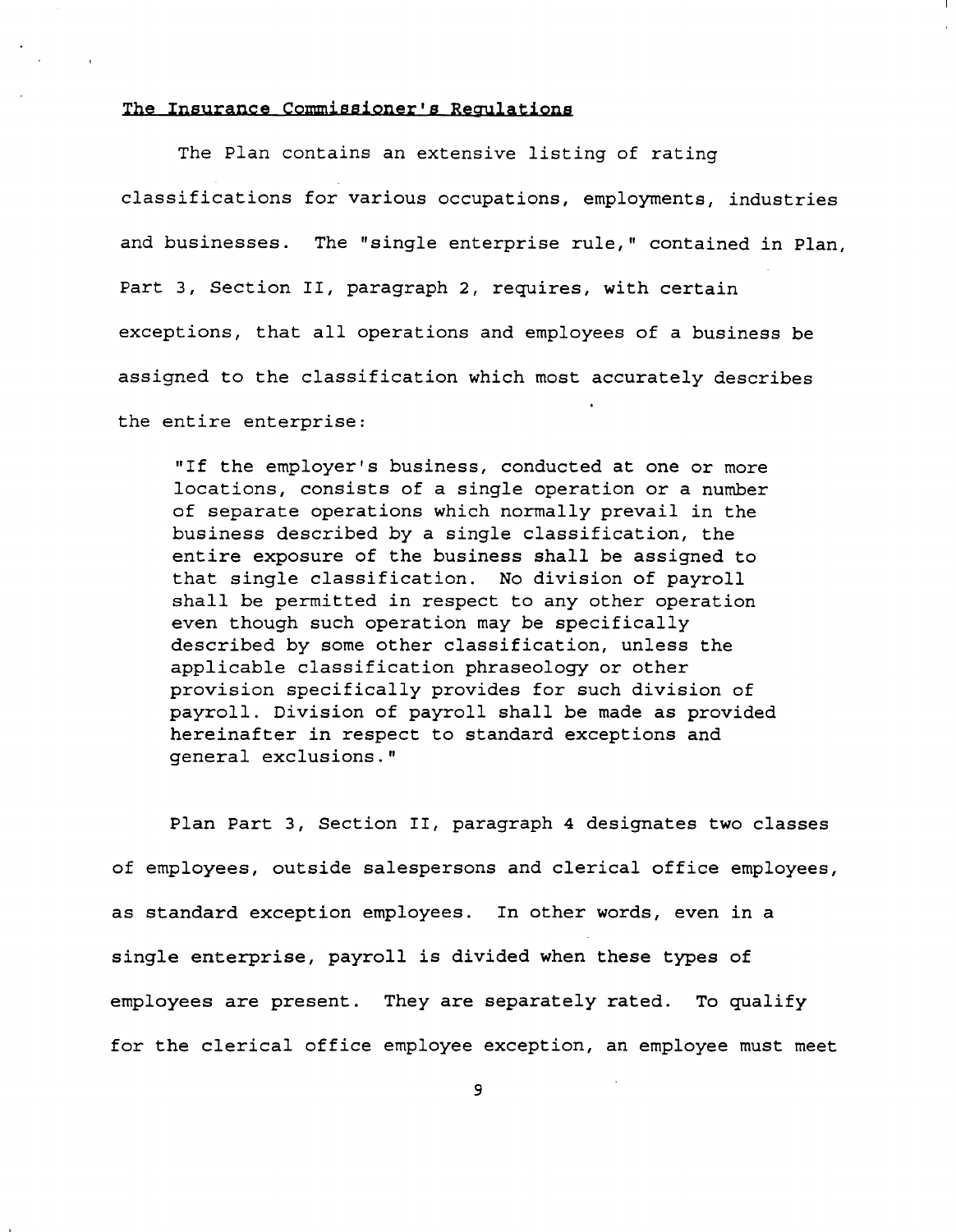the requirements prescribed in paragraph 4, subdivision(a), which

states:

"Clerical Office Employees are defined as those employees whose duties are confined to keeping the books, records or cash of the employer, or conducting correspondence, or who are engaged wholly in general office work or office drafting, having no regular duty of any other nature in the service of the employer. The entire payroll of any employee who is engaged in operations performed by clerical office employees and also is exposed (1) to any operative hazard of the business or (2) to any outside selling or collecting work, shall be assigned to the highest rated classification of work to which the employee is so exposed. A clerk, such as a time, stock or tally clerk, whose work is necessary, incidental or appurtenant to any operations of the business other than clerical office shall not be considered a clerical office employee. The Clerical Office Employees classification shall be applied only to the payroll of persons herein described who work exclusively in areas which are separated from all other work places of the employer by buildings, floors, partitions, railings or counters and within which no work is performed other than clerical office or drafting duties as defined in this section."

To qualify for the exception for outside salespersons, an employee's work must fit the definition found in paragraph 4

subdivision (b):

"Salespersons - Outside are defined as those employees who are engaged exclusively in sales or collection work away from the premises of the employer or who are engaged in such work for any portion of their time and devote the balance of their time in clerical office duties."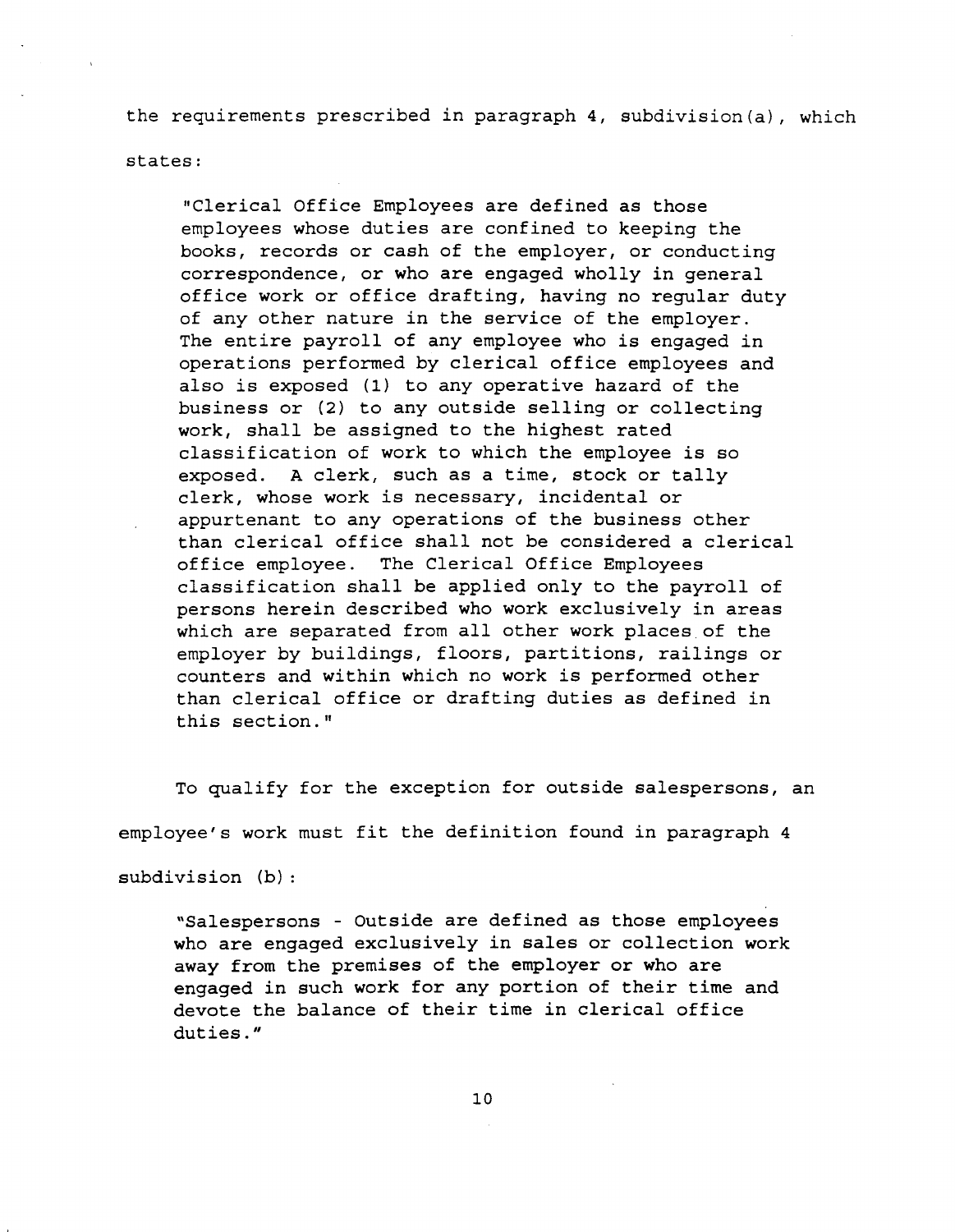#### **DISCUSSION**

### **A. The Appropriate Single Enterprise Classification**

Plan Part 3, Section I, sets forth the purpose of the standard classification system.

"The objective of the classification system is to group employers into classifications so that each classification reflects the risk of loss common to those employers. With few exceptions, it is the business of the employer within California that is classified, not the separate employments, occupations or operations within the business."

The classification scheme under the Plan has long been based on this policy: that the employees of a single business operation should be rated in one classification, based on the process and hazard of the business as a whole arising from all of its normal  $operations<sup>6</sup>,$  if an appropriate single business classification exists.

There are few exceptions to this policy. The only potentially relevant ones here are for those doing only clerical work and outside sales.

The amalgamated rate provides simplicity of administration, the benefits of a blended rate for all types of employees within

<sup>6.</sup> Indeed, there are general inclusions listed that are subsumed within standard classifications, which seem on their face to be unrelated, such as drivers. See Plan, Part 3, Section II, paragraph 5.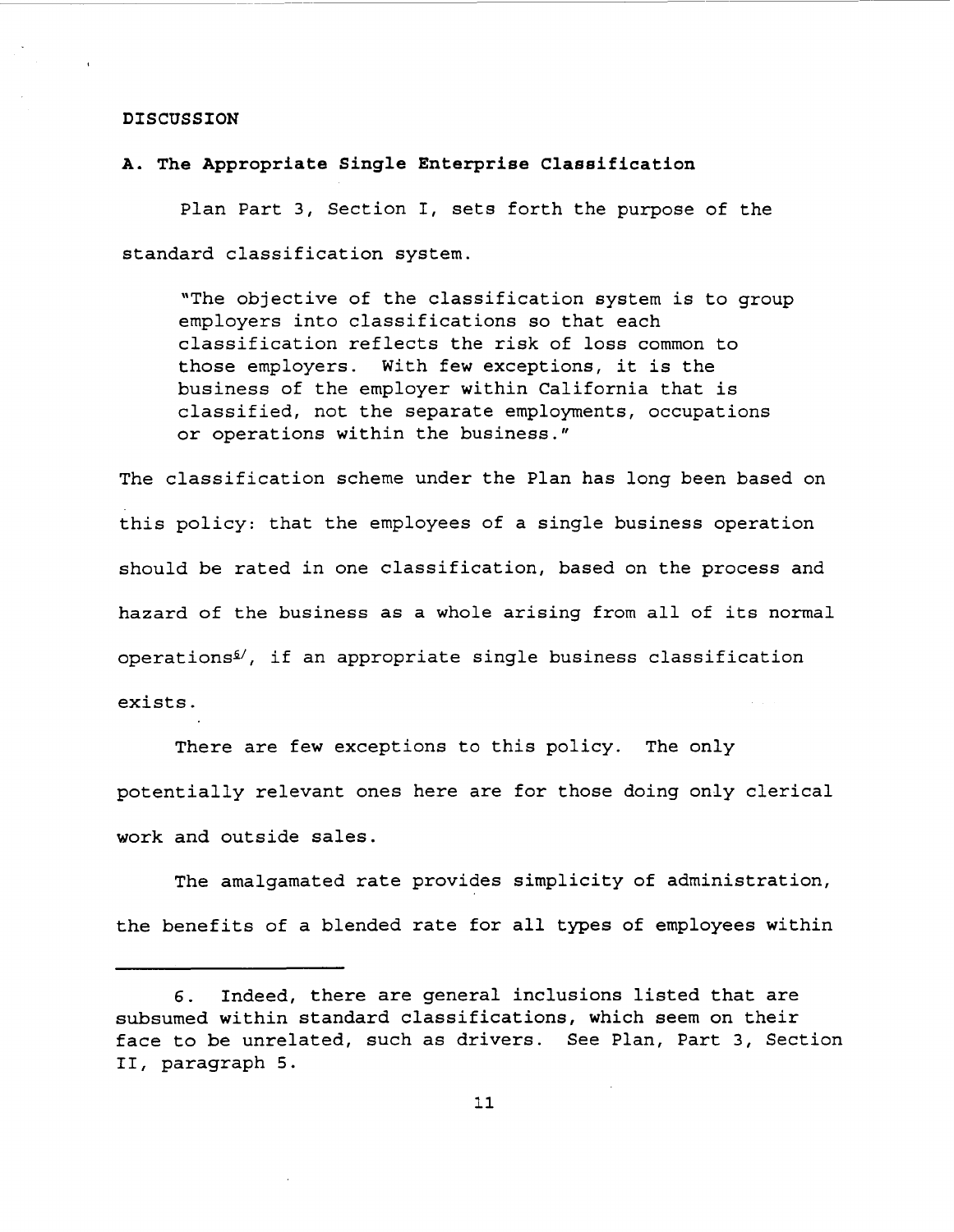a business, and the further benefits of statewide statistical averaging, at least at the inception of a new policy without previous experience.

A blended rate provides the benefit of combining the rates of low hazard and high hazard jobs within a single enterprise. For furniture showrooms, the low hazard to showroom managers combines with the higher hazard to furniture movers to keep Classification Code 8015 at a lower rate than that of furniture movers alone. Furniture movers are rated at \$17.88 - Classification Code 8293(2) Furniture Moving. By blending the rate for all employees in furniture stores, the rate is as provided in Classification Code 8015 Stores - furniture wholesale or retail - Rate of  $$5.62$ . $\nu$  While a blended rate may appear unfair with regard to individual employees, as demonstrated by the example, its overall effect is generally not unfair. (See In the Matter of the Appeal of Albion Grocery & **Liquor,** File No. ALB-WCA-93-10 (1995) (meat store blended rate includes wrappers and sawdust sweepers as well as butchers.)

Both the Rating Bureau and the Department of Insurance have closely examined the particular situation of furniture showrooms.

<sup>7.</sup> Rate quotations from the Plan effective January 1, 1995.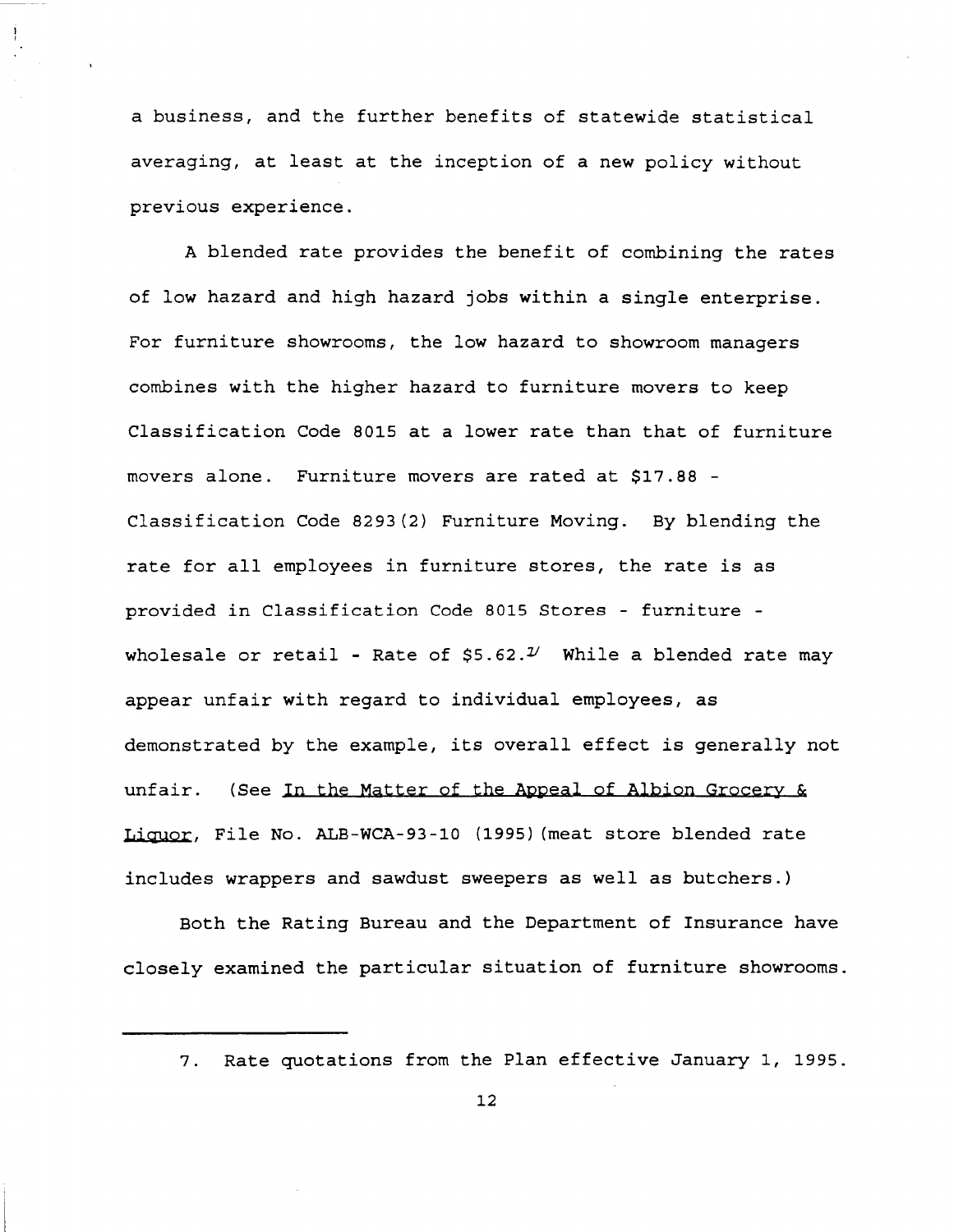In 1995, the C&R Committee of the Rating Bureau reviewed the rating possibilities for furniture galleries, from which few floor sales occur. (Exh. 27-17.) This review followed a 1977 decision to maintain a single classification for both retail and wholesale furniture stores, amalgamating both inside sales employees and warehouse, delivery and miscellaneous personnel.<sup>1</sup> The 1995 review resulted in a decision to maintain the status quo. The C&R Committee rejected a classification just for galleries because they were too similar to regular furniture stores, rejected a companion classification of inside salesperson because, among other reasons, it might actually yield a higher rate than the "Stores-furniture" amalgamated rate, and rejected application of the outside sales exception to a situation in which, like other stores, sales were made to an end user (not an intermediate commercial buyer).

<sup>8.</sup> This decision was based on staff research, talks with the furniture industry, and a review of 558 inspection reports. The staff found only two states that created an "inside sales" classification for selling exclusively from samples or catalogs in a showroom. Based on the staff's survey of reports, it appeared that the amalgamation arose because it was exceedingly rare for showroom salespersons never to have occasion to pick up a lamp or other item on the showroom floor, and virtually all sold direct to consumers as opposed to buyers from other stores.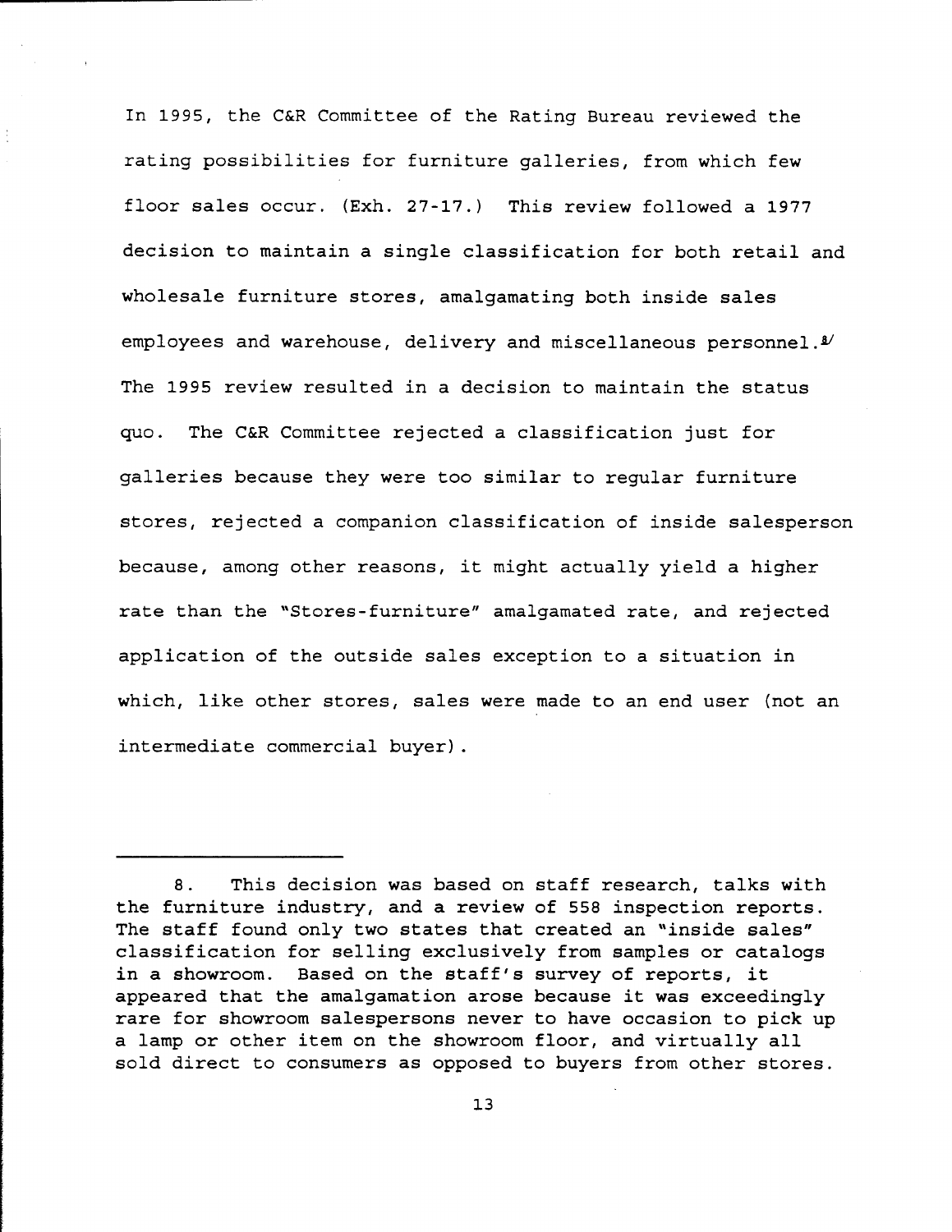Here, the Appellant generally agrees that the single classification Code 8015 "Store-Furniture-retail or wholesale" is appropriate, but seeks exceptions for its own management employees. However, particular exceptions are not allowable; the classification scheme must apply fairly to all businesses. The Department of Insurance, in In the Matter of the Appeal of Osborne Galleries, File No. SF 6960-R-069 (1994), emphasized the importance of consistency in classifying competing businesses. Although the appellant in Osborne Galleries claimed that its interior designers moved no furniture and thus the rate for Code 8015 was too high in relation to the process and hazard connected to their jobs, the inclusion of designers within Code 8015 was upheld.

Thus, we conclude that Code 8015 "Stores-furniture-wholesale or retail" is the appropriate single enterprise classification.

## **B. The Standard Exceptions**

Thus, since the single enterprise designation is correct, the question is whether the standard exceptions apply. Precedent indicates they do not.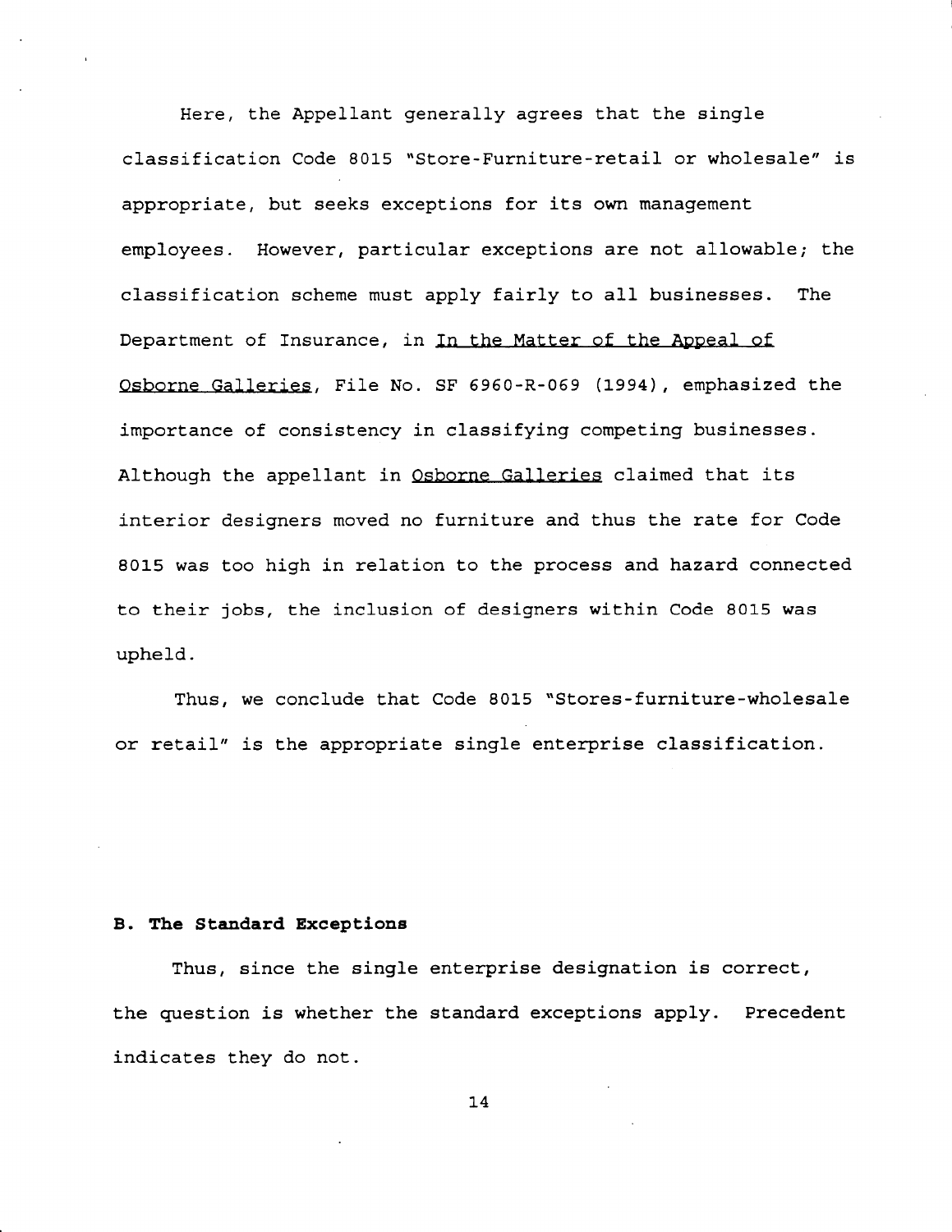Both the C&R Committee and the Commissioner have been quite strict in their interpretations of what an "outside salesperson" is. In In the Matter of the Appeal of Talbert's contract Carpet & **Tile,** File No. ALB-WCA-95-13 (1996), the Commissioner held that carpet salespersons who spent 20% of their time in the showroom and 80% off the premises at customers' homes were not outside salespersons because they did not work exclusively offsite, and when onsite did not restrict themselves to strictly clerical duties.

 $\frac{1}{2}$ 

The C&R Committee has interpreted the exception to allow a slight deviation from strictly clerical duties - selling from permanent displays to buyers for other stores (not end users) has been the only incursion of "outside sales" inside. In 1990, the C&R Committee refused to apply the classification to employees of a floor covering store who were engaged solely in showroom sales and clerical activities because they sold direct to consumers as opposed to buyers for other stores. In 1994, an employee who spent only 5-6% of his time on the sales floor was also classified as Code 8015 by the C&R Committee, not outside sales. (See Exh. 26-25.)

The Commissioner has been equally strict about extensions of the clerical operations exception. A series of decisions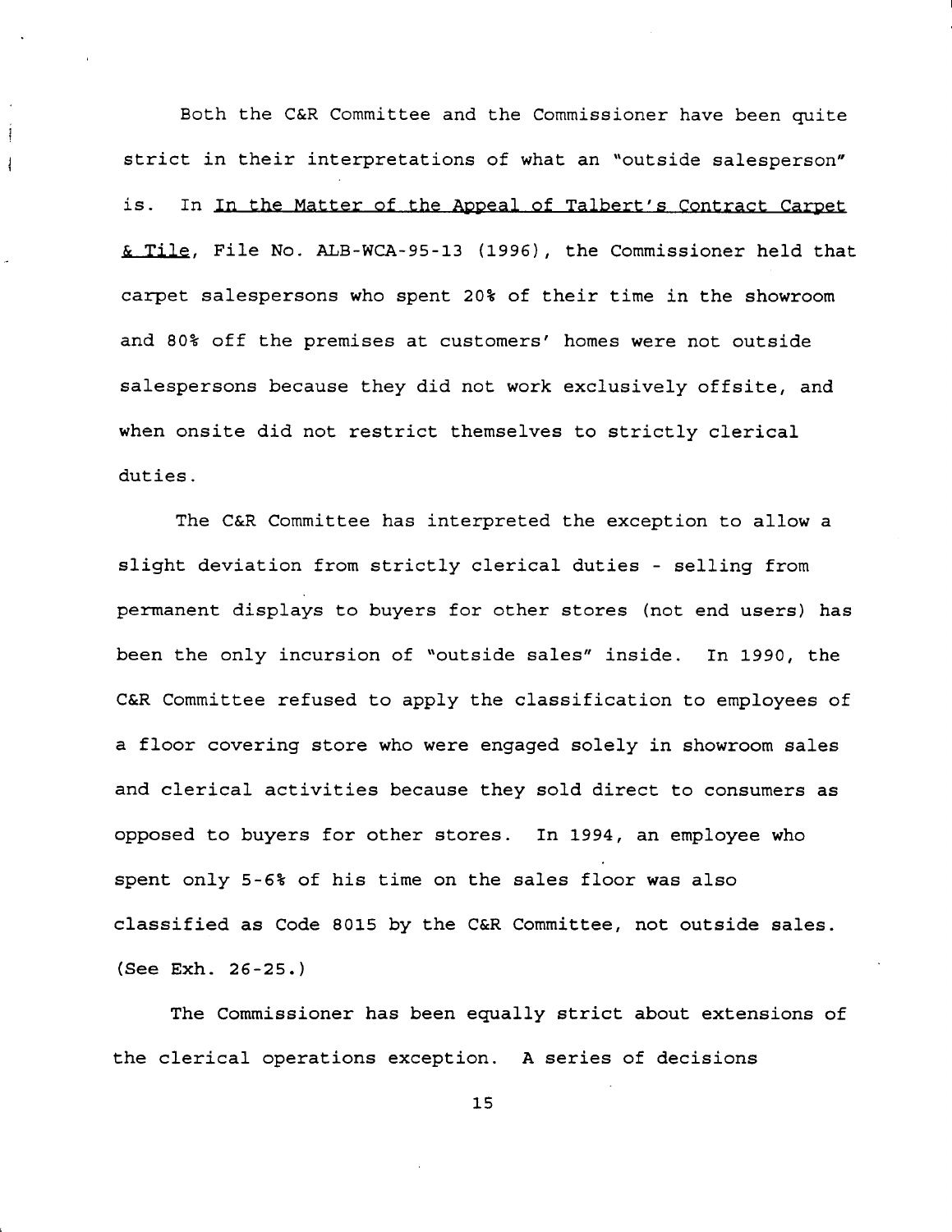regarding auto shops show this pattern. Thus, in In the Matter of the Appeal of Bob Remy Automotive, Inc., File No. SF 6960-R-036 (1993), the Commissioner considered the classification of service managers/advisors in an automobile repair shop whose function was to write up customers' service orders in an office setting. The appellant there argued that the service managers/advisors only occasionally went into the shop area, no longer road tested or inspected cars when writing the service orders and performed most of their duties within an office. The Commissioner rejected appellant's arguments and upheld the service managers' assignment to Code 8389, Automobile ... Repair Shop, rather than 8810 -- Clerical Office. The Commissioner reasoned:

"The service manager of newer automobile repair facilities probably does function differently than the 'old' type service manager who wore a shop coat, inspected cars, occasionally road-tested them, etc. prior to writing up an order. However, the current service manager still basically performs the same function; writing up customer service orders for repair work. While not necessarily exposed to the shop hazard to the same extent as the service technicians or mechanics, the service manager does not have to be. Most workers' compensation classes contemplate a certain range of hazards within the class. Some employees who are placed in a workers' compensation classification will have more exposure to the hazards of the class than others in the same class....

Code 8810, the clerical office classification, has always been limited strictly to clerical personnel ....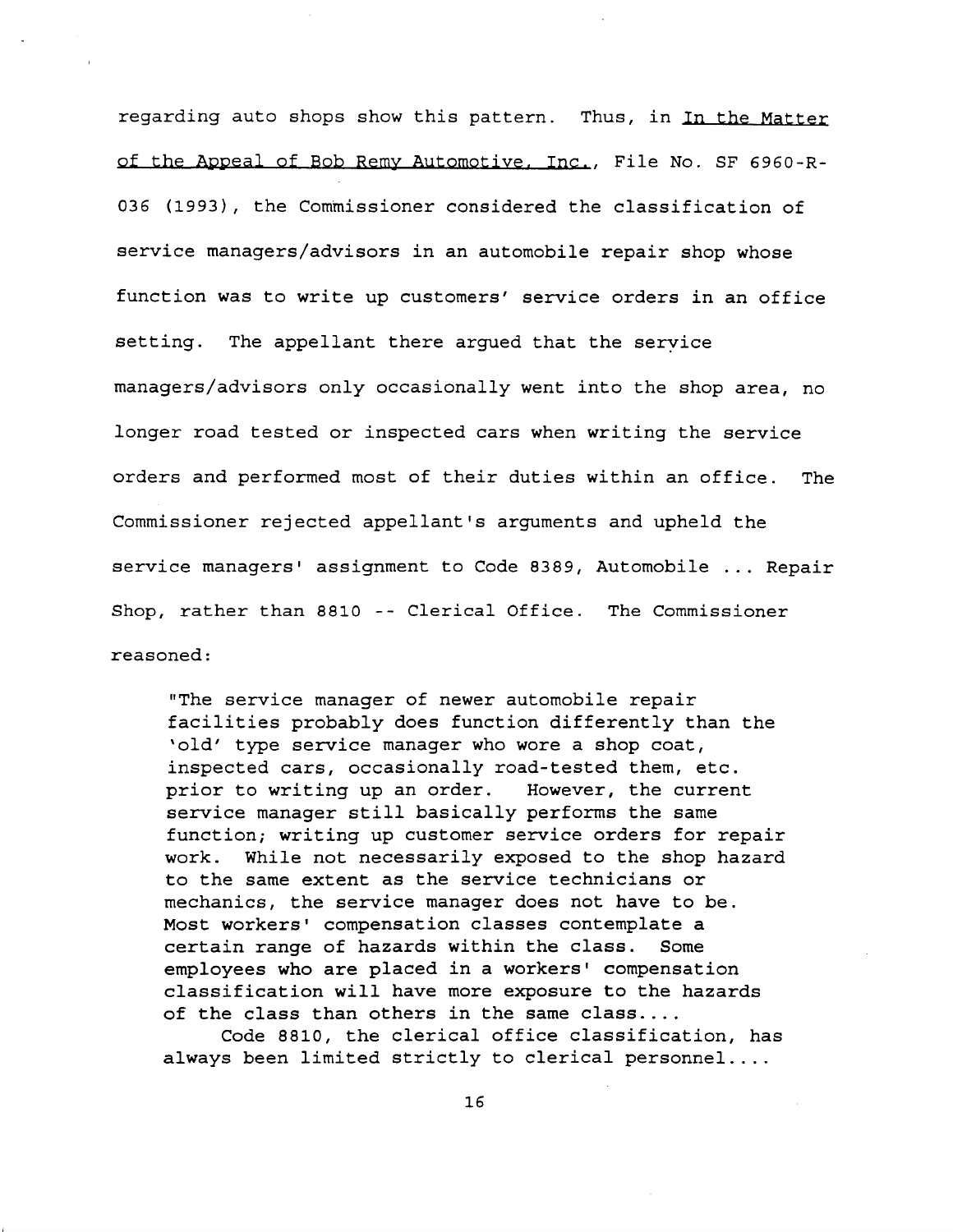Here, the service managers are not purely clerical personal, but in fact are a part of the shop operation, regardless of where they perform most of their duties....

Since the service manager is a part of the overall shop operations, it is not a clerical or bookkeeping<br>function." (Bob Remy, supra, pp. 3-4.) (Bob Remy, supra, pp. 3-4.)

In In the Matter of the Appeal of Hi-Tech Collision and Painting Services, Inc., File No. SF 6960-R-034 (1994), employees were not engaged directly in automobile body repair or painting but instead greeted customers, wrote up estimates, supervised shop activities and ordered parts. In his decision, the Commissioner states:

"Here, although the major duties of the managers are of a clerical nature, they are not in any sense simply clerks or bookkeepers. They do paperwork, but it is directly connected with the body work. They are an intrical {sic) part of the basic body shop/painting operation of the Appellant." {Hi-Tech Collision and Painting services, pp. 3-4.)

see also, In the Matter of the Appeal of Bay Transmission Company, Inc., File No. ALB-WCA-95-5 (1996) {single enterprise result.)

The same strictures apply to other types of work. In In the Matter of the Appeal of L.A. Fitness sports Clubs, File No. ALBwcA-94-11 (1995), the Commissioner rejected the fitness club receptionists' assignments to the standard exception for clerical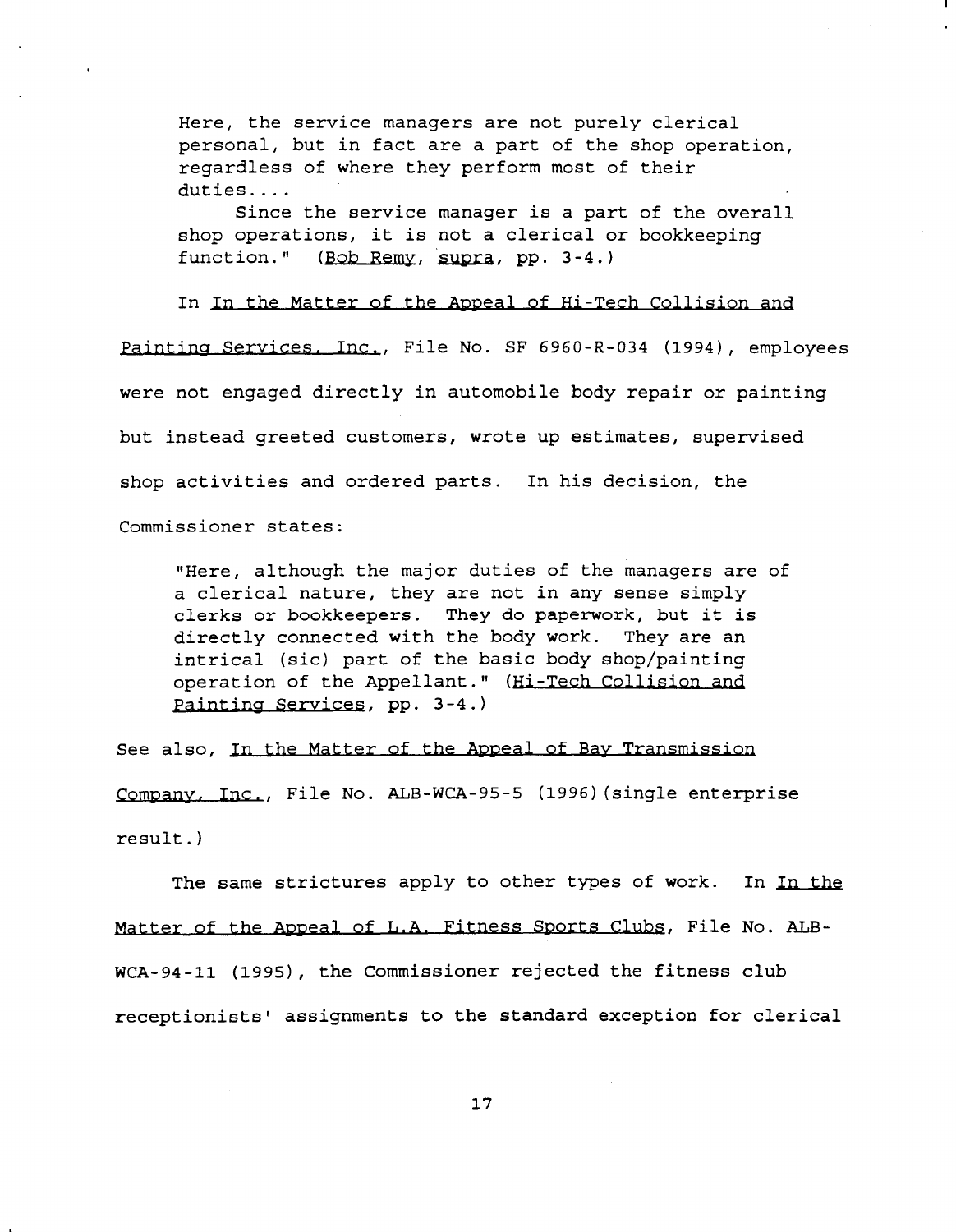employees and upheld their assignment to the code for exercise or health institutes, stating:

"Although some individual tasks performed by the receptionists may be considered clerical in nature (taking telephone messages, for example), the great majority of their regular responsibilities -- greeting patrons, confirming membership status, making court reservations, and dispensing towels -- cannot reasonably be construed as general office work, drafting or keeping cash, books or records as specified in Rule V, subdivision 12(a). The receptionists' nonclerical responsibilities constitute an integral and necessary part of club operations. The Manual limits the clerical office employee exception to employees whose duties are clerical, '[h]aving no regular duty of any other nature in the service of the employer.'" (L.A. Fitness sports Clubs, p. 6.)

Finally, in In the Matter of the Appeal of sunset Haven, Inc., File No. ALB-WCA-97-3 (1997), facility administrators and directors of a nursing service were found, by virtue of their supervisorial and managerial job duties, to be inappropriate for the clerical employee exclusion.

These decisions recognize that the single enterprise rule contemplates a blended rate whereby lower-risk occupations are combined with higher-risk ones within a single business operation to arrive at an average rate. The exceptions are strictly construed. These administrative precedents directly support the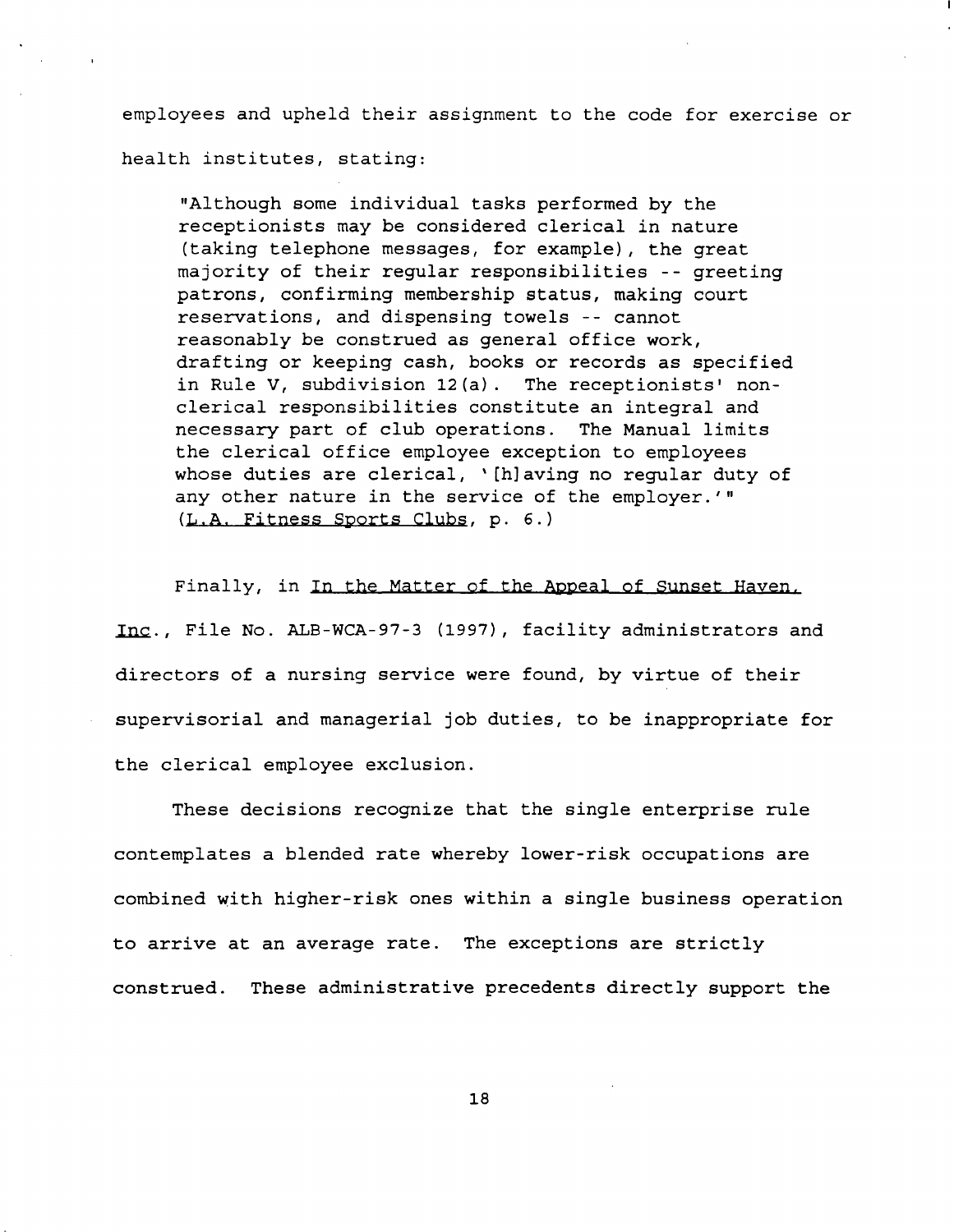classification by the insurer and the Rating Bureau's position in support of the insurer in this case.

## **c. Analysis of the Jobs At Issue**

The job activities of district managers, showroom managers and assistant showroom managers exceed the restricted range of qualifying job activities that define the clerical office employee classification and the outside salesperson classification. Although the managers devote much of their time to office work, their overall management responsibilities, their personnel responsibilities, and their showroom interaction with customers who are not buyers from other stores regularly involve them in activities within the store facility, but outside their offices. The evidence indicates that all types of managers, including district managers, spend some amount of time in the showrooms. The main job of district managers is personnelrelated, not sales related. There is no evidence to indicate that their sales, or the sales of their subordinates, are solely to buyers from other stores. Thus, under the strict construction of the outside salesperson exception, these managers are not classifiable as outside salespersons.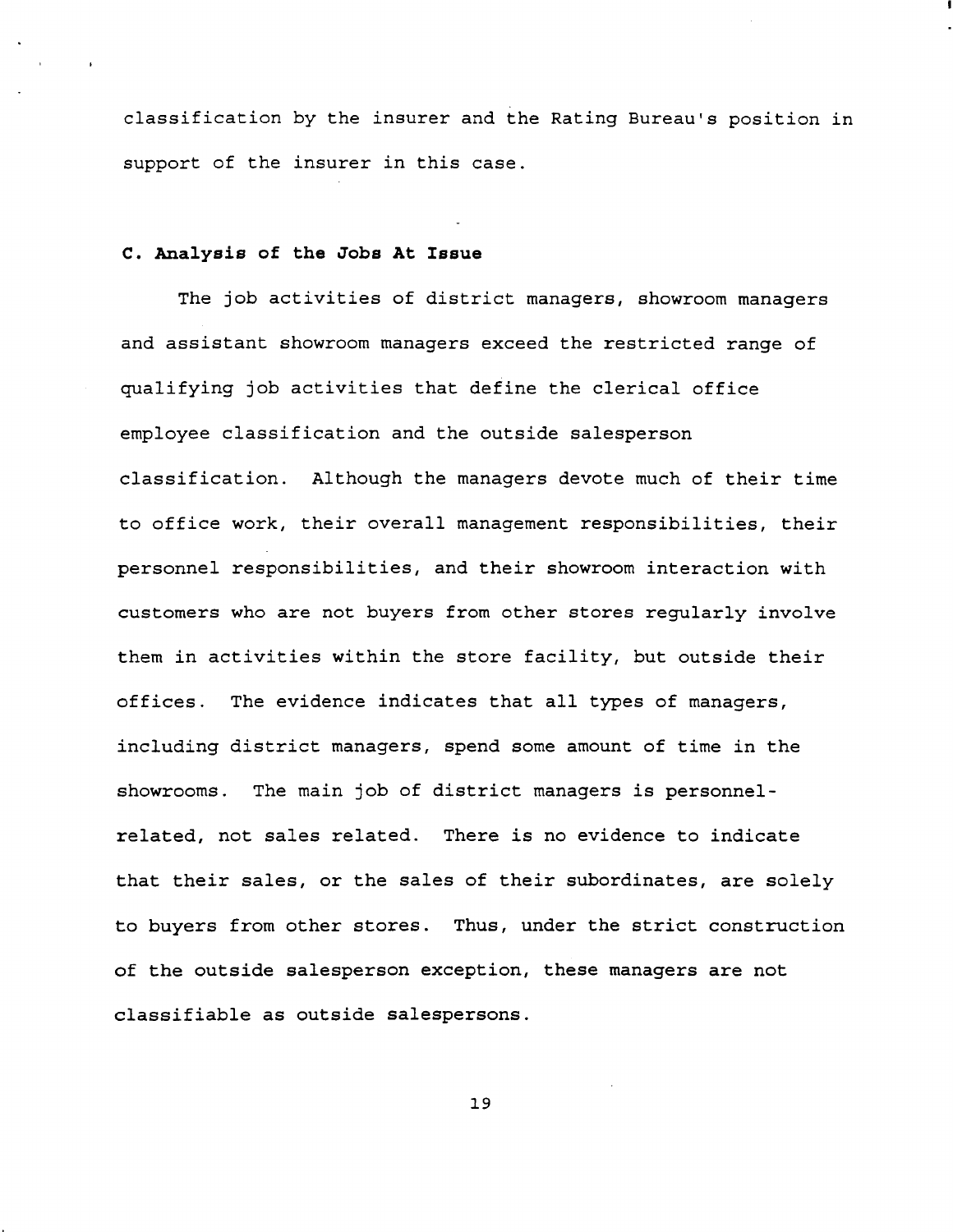Moreover, they are not segregated, as clericals subject to the exception must be. Supervisory work cannot be characterized as clerical or general office work - it is "necessary, incidental or appurtenant to operations of the business other than the clerical office." (Part 3, Section II, paragraph 4(a) .) Finally, all these managers spend much of their time in the facilities of the company doing work other than clerical work.

Accordingly, these managers do not do work that falls within either standard exception.

### **DETERMINATION OF ISSUES**

Evans Rents's district managers, showroom managers and assistant showroom managers engage in job activities that exceed those allowed for clerical office employee classification or the outside sales classification under Plan Part 3, Section II, paragraph 4(a) and (b). Therefore, the payroll for these managerial employees is not subject to division under Plan Part 3, Section II, paragraph 2, the single enterprise rule. In accordance with the Plan's single enterprise rule, the Rating Bureau properly assigned these employees to Plan code 8015, "Stores - Furniture - wholesale and retail."